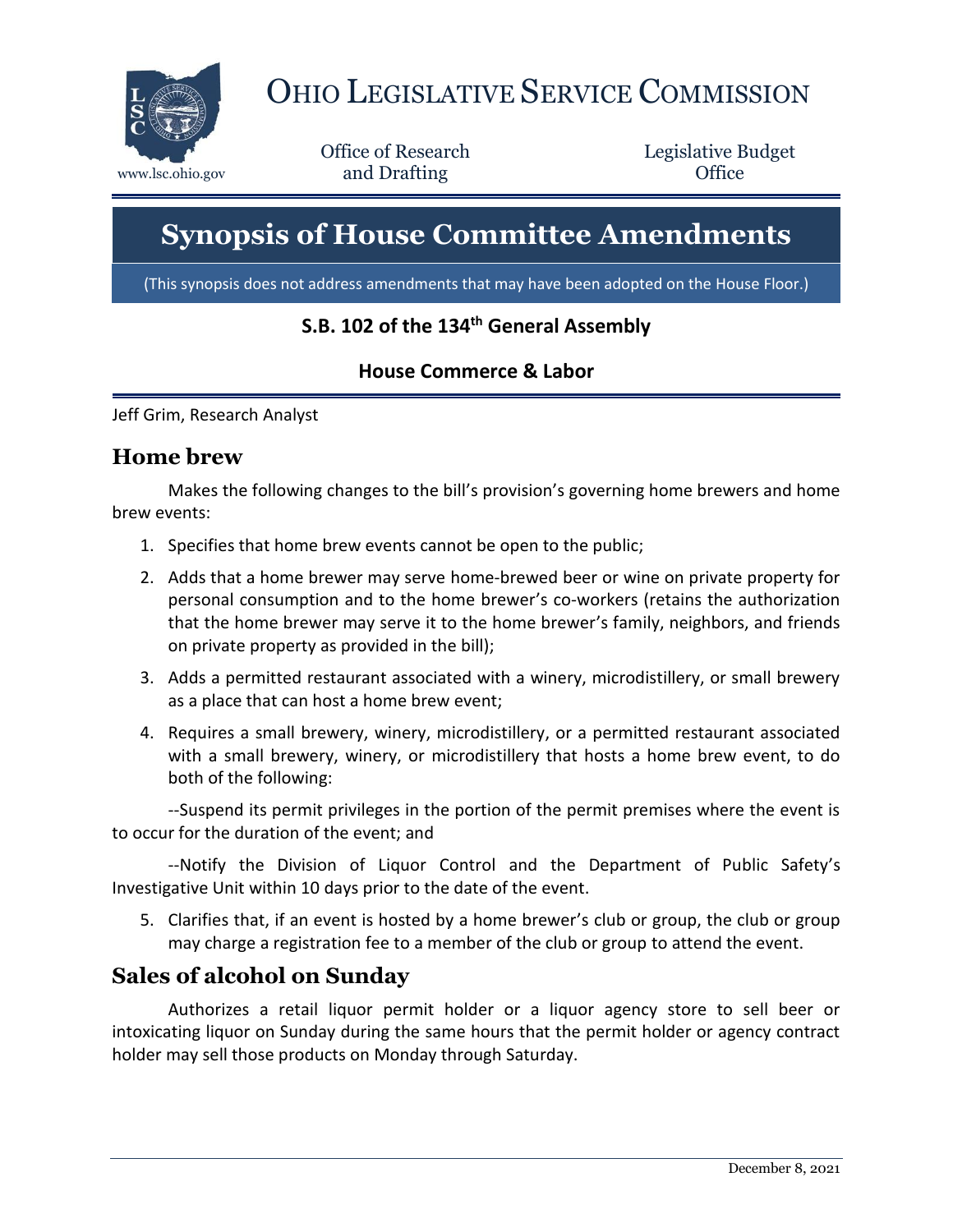States that Sunday sales under a temporary F class permit are not affected by whether Sunday sales are authorized for other liquor permit holders in the precinct, provided that the F class permit is issued for other days of the week in addition to Sunday.

For a Sunday sales question that is the sole local option question on a ballot for a particular location or in part or all of a precinct, requires 50 people to sign the petition, rather than 35% of the people who voted in the last gubernatorial election as provided in current law.

### **Special elections for local option**

Allows a local option election on the sale of beer and intoxicating liquor to be held at a special election on a day on which a primary election may be held, even if no primary election is held that day.

#### **Outdoor refreshment areas (DORAs)**

Revises the law governing outdoor refreshment areas (DORAs) as follows:

- 1. Divides DORAs into two population categories (municipal corporations and townships [local communities] with a population of 50,000 or less and those above 50,000) instead of three as in current law (35,000 or less; 35,001 to 50,000; and above 50,000);
- 2. Increases the allowable acreage of a DORA to 640 acres for a DORA created in a local community with a population above 50,000 and 320 acres for a DORA created in a local community with a population of 50, 000 or less (current law sets the acreage limit at 320 for populations above 35,000 and 150 for populations of 35,000 or less);
- 3. For purposes of the number of DORAs allowed in a local community, does both of the following:
	- a. Increases the number of DORAs allowed in a local community with a population above 50,000 from four to six;
	- b. Increases to three the number of DORAs allowed in a local community with a population of 50,000 or less (rather than two DORAs for local communities with a population of 35,001 to 50,000 and one DORA for local communities with a population of 35,000 or less as in current law).
- 4. Reduces the minimum number of qualified permit holders that must be included in a DORA created in a local community with a population of 50,000 or less from four to two (retains the requirement that DORAs in local communities above 50,000 must include four qualified permit holders).

#### **Age of alcohol servers**

Allows a person who is 18, rather than 19 as in current law, to handle beer and intoxicating liquor in open containers in the capacity of a waiter or waitress in a hotel, bar, or restaurant.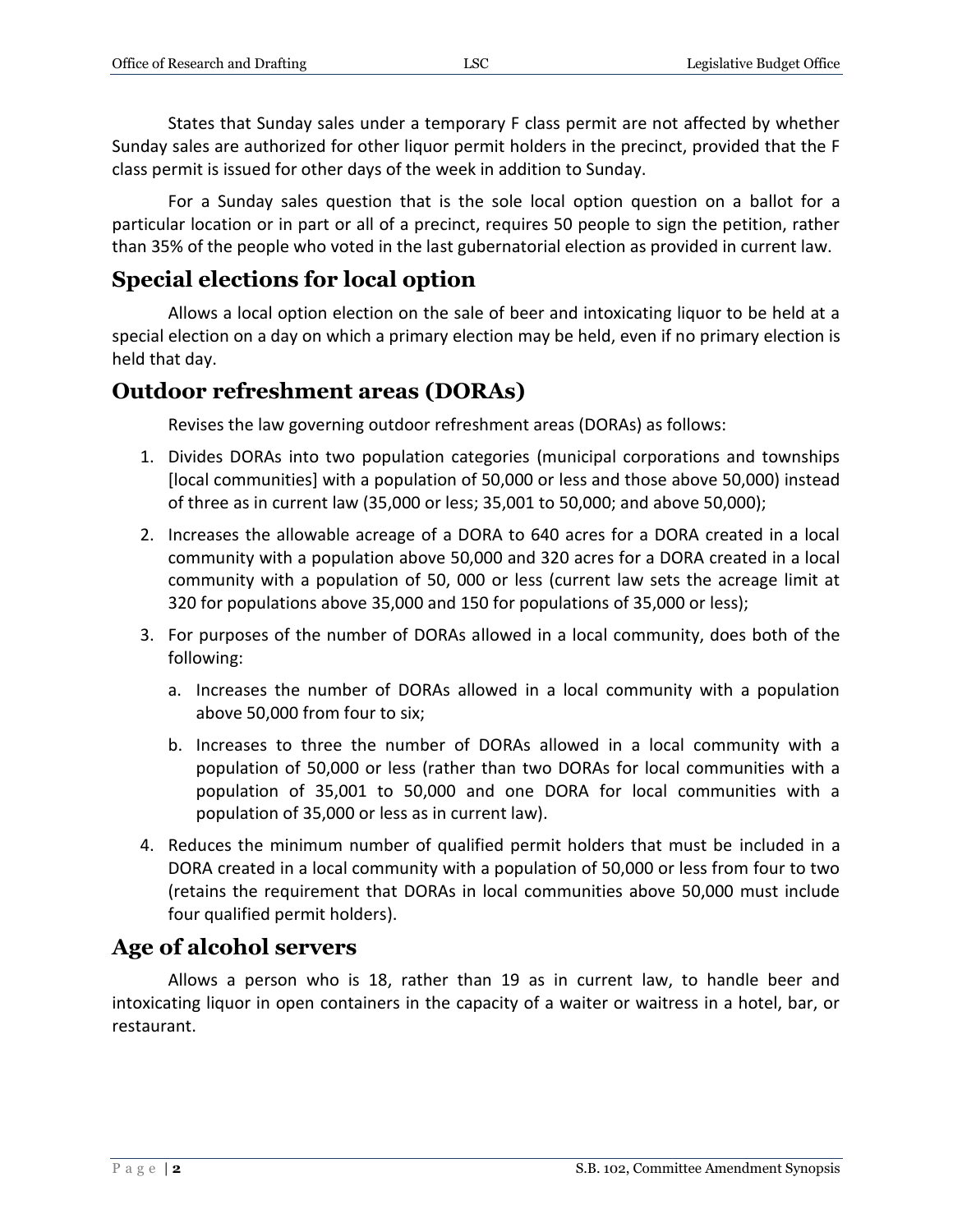## **Cider growlers**

Allows a D-2, D-5, or D-5a-p liquor permit holder to sell cider in growlers for on- or offpremises consumption.

# **Social media**

Allows a distributor, manufacturer, trade marketing professional, solicitor, or broker of alcoholic beverages to use free services provided by social media to advertise an on-premises brand promotion or a product location communication.

Prohibits a distributor, manufacturer, trade marketing professional, solicitor, or broker from using free services provided by social media to advertise to persons under 21.

# **Charitable organization fundraising prizes**

Allows a  $501(c)(3)$  charitable organization or political organization (organization) to give away beer or intoxicating liquor, without a permit, as a prize in a raffle or silent auction, or as a door prize (fundraiser);

Requires beer or intoxicating liquor used in the fundraiser to be purchased from a person issued an Ohio liquor permit or from an Ohio-based agency store;

Requires a donor of spirituous liquor to an organization for purposes of a fundraiser to submit receipts to the organization showing that the donor purchased the spirituous liquor from an Ohio-based agency store.

Requires the organization to submit the receipts to the Division of Liquor Control.

Requires the Division to establish procedures for the submission of the receipts.

#### **Use of gift card for alcohol purchases**

Eliminates a provision of law that prohibits using more than 30% of a food and beverage gift certificate (e.g., a restaurant gift card) for the purchase of beer or intoxicating liquor for onpremises consumption.

#### **Expansion of sales area of liquor permit premises**

Extends a provision set to expire on December 31, 2022, to December 31, 2023, that allows a qualified permit holder to expand the area in which it may sell alcoholic beverages under certain circumstances.

Modifies specified aspects of that provision, including removing A-3a liquor permit holders (microdistilleries) from eligibility to expand outdoor areas and requiring all alcoholic beverages sold in an expanded outdoor area to be delivered by the qualified permit holder or their employees.

#### **D-5 liquor permit hours of alcohol sales**

Codifies the authorized hours of alcohol sales for certain types of D-5 liquor permits (bars and restaurants) by stating that the permit holder may sell beer and intoxicating liquor